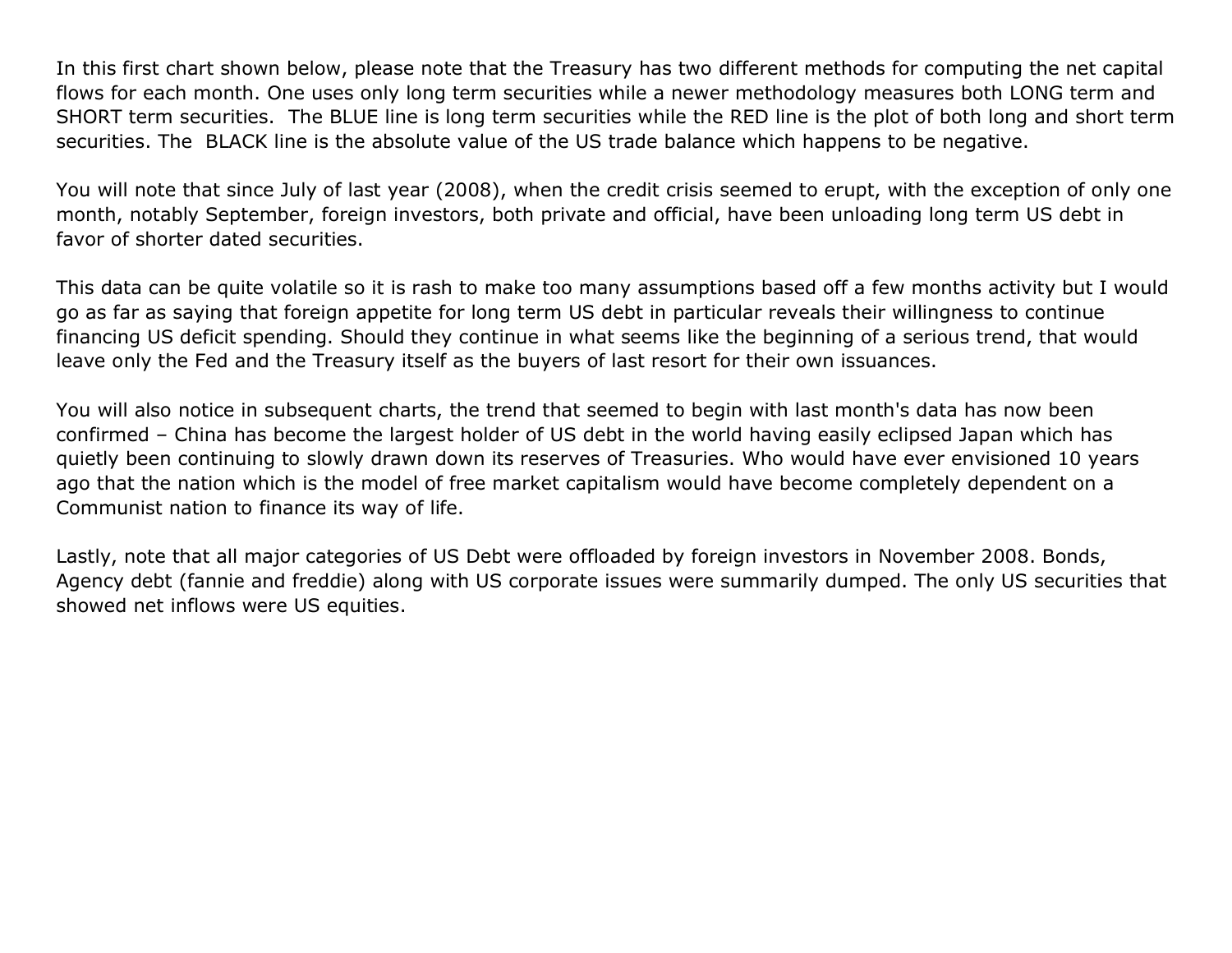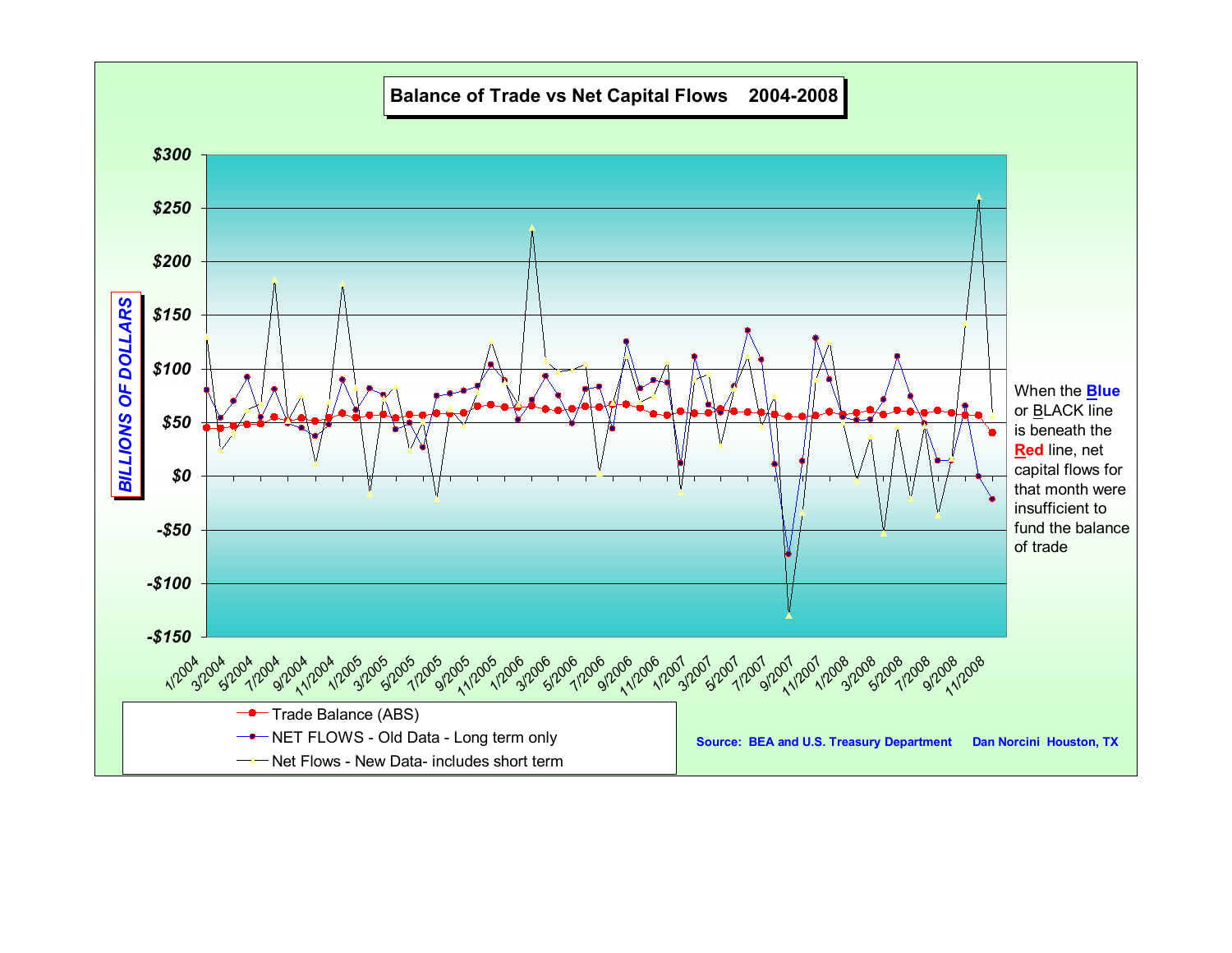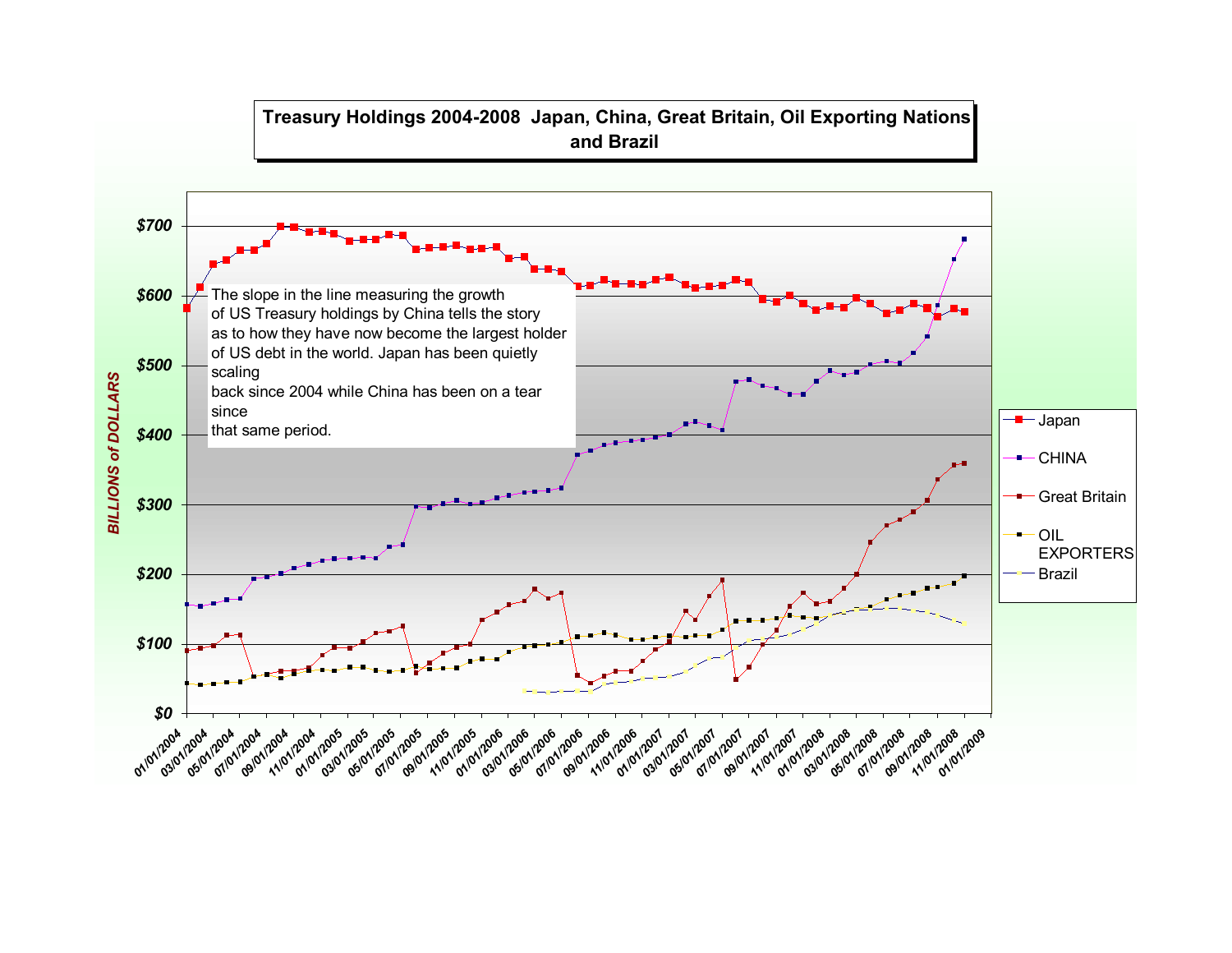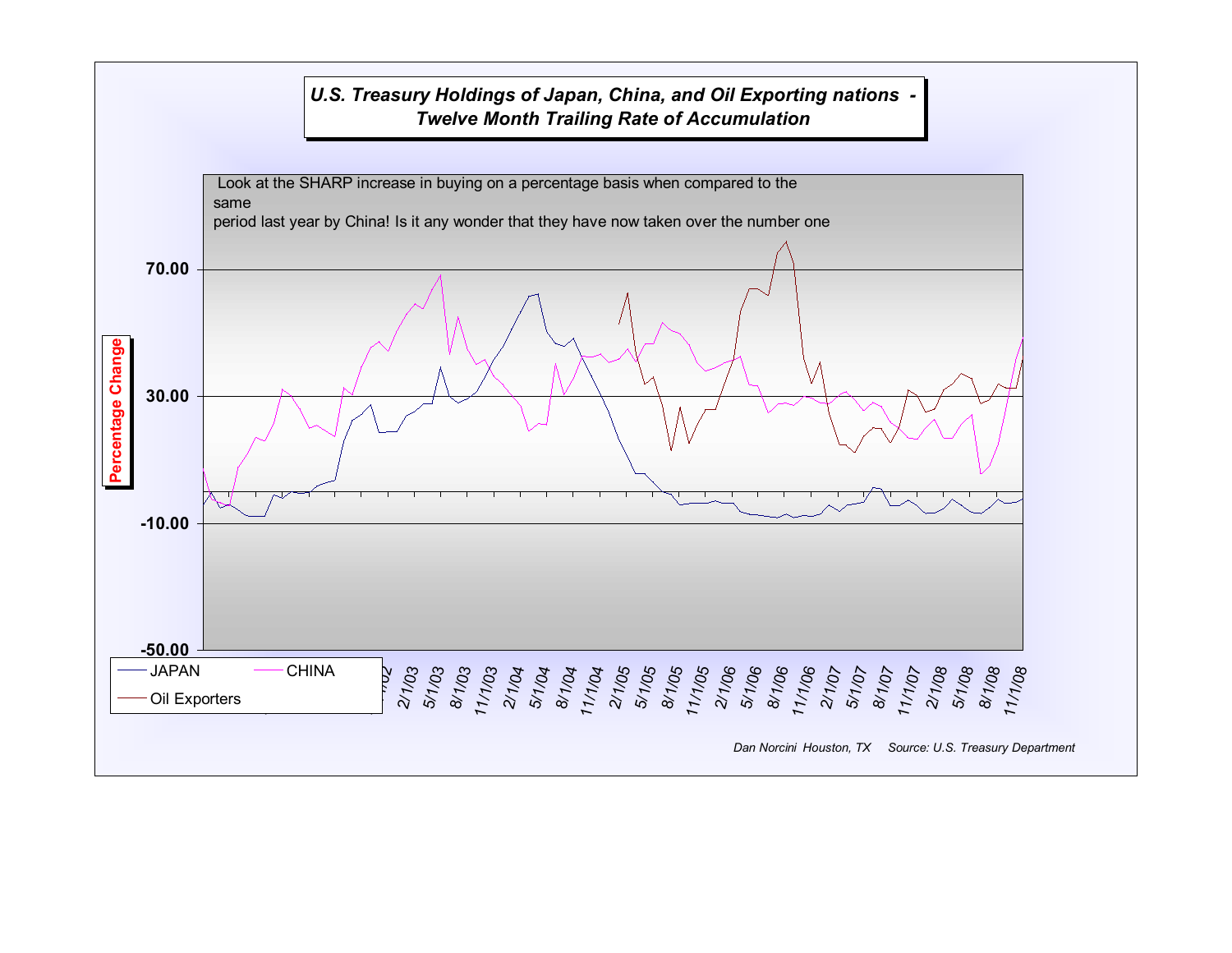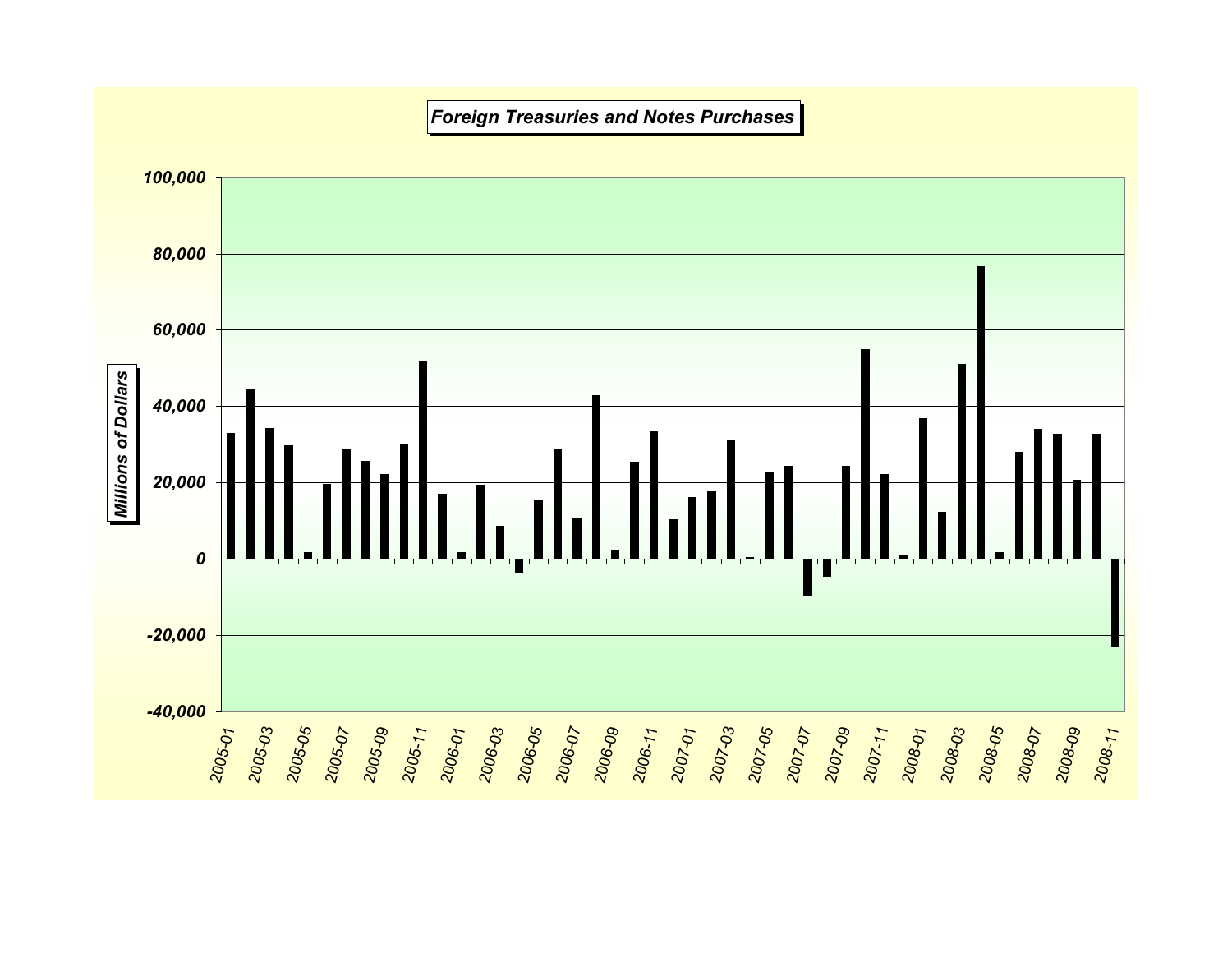## *Foreign Agency Debt Purchases*

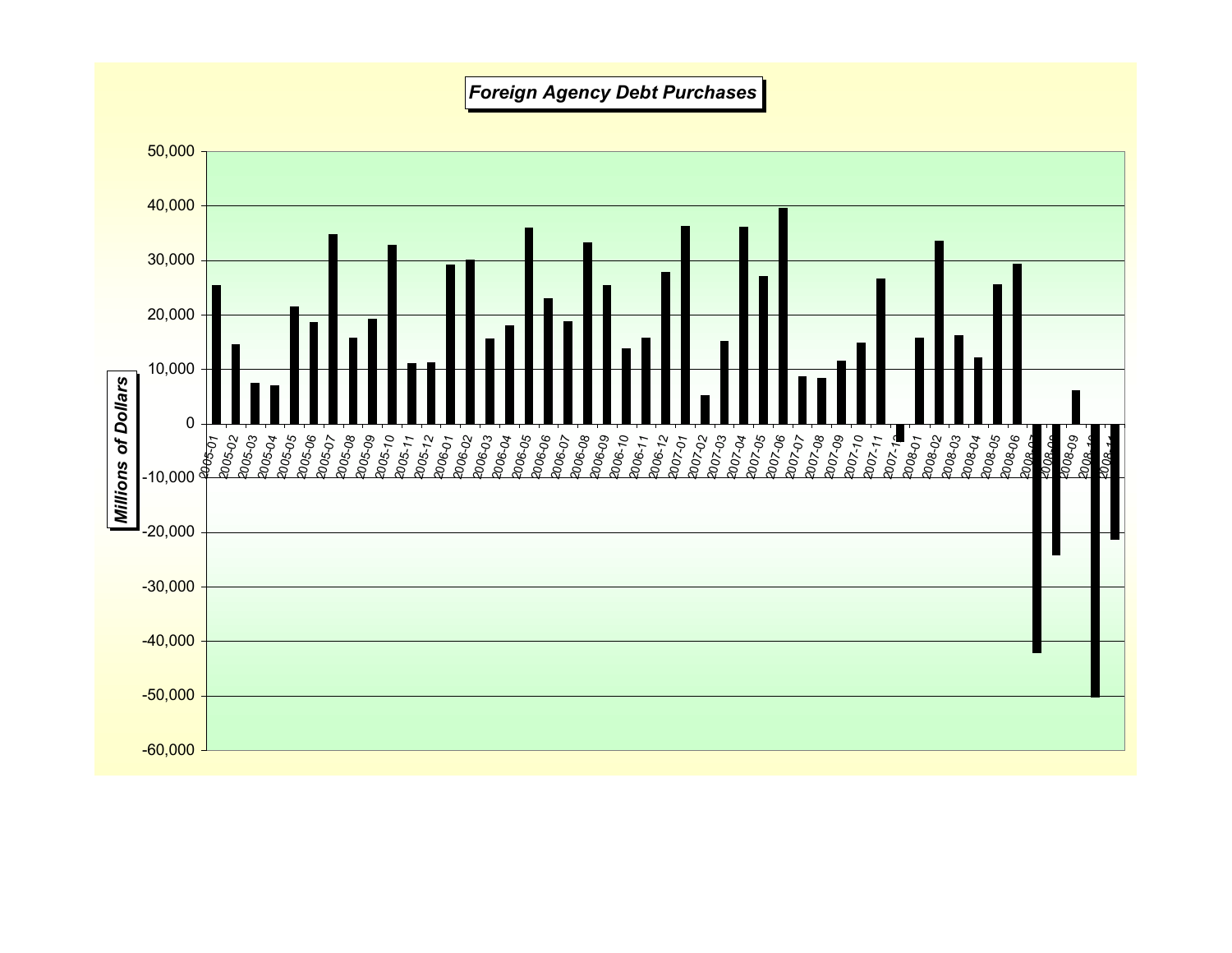## *Foreign Purchases of US Corporate Bonds*